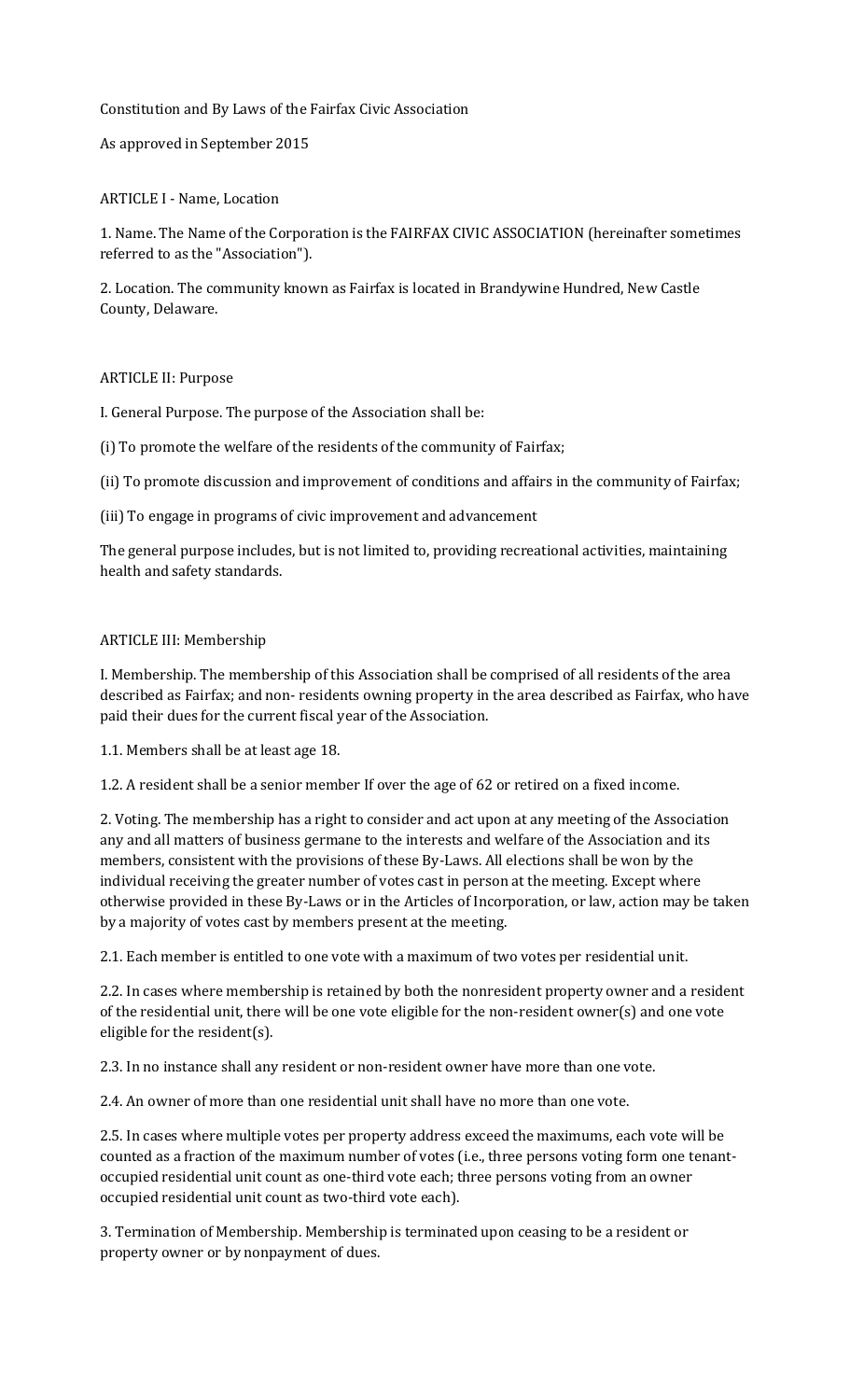## ARTICLE IV - Dues

I. Dues. Dues shall be charged on an annual basis for the fiscal year (beginning March I) and shall be at the rates per residential unit determined by the Officers of the Association annually at the first meeting of the Officers of the Association following the Annual Meeting of the Members. Dues shall be payable to the Treasurer within 90 days after the beginning of each fiscal year.

2. Legal Fund. The Treasurer shall deposit a percentage amount of set by the Officers of the Association of all dues collected annually, after provision for expenses, to reach and maintain the "Fairfax Legal Fund" at an amount set by the Officers of the Association.

2.1. The "Fairfax Legal Fund" will be used to pay all fees and charges necessary to legal obligations of the Association.

2.2. In the event that any such charges incurred on behalf of the Association or a Officers of the Association member or officer of the Association exceed the balance of the Legal Fund, the Officers of the Association may approve use of general funds.

3. Assessments. There shall be no compulsory assessments.

4. Contributions. The Treasurer may accept contributions on behalf of the Association. However, the Officers of the Association reserves the right to accept or decline any contributions, monetary or otherwise.

#### ARTICLE V. - Officers of the Association

1. Officers of the Association and Powers. The Association shall be governed by the Officers of the Association consisting of at least three, but not more than seven members who shall be the Officers of the Association. The immediate past officers may remain as additional nonvoting members of the Officers of the Association for two years.

2. Candidates. Nominees for the Officers of the Association shall be those members announced by nominations as are offered from the floor at the annual meeting of the members, providing that any such nominee submits his consent to serve, either in person, electronically or telephonically at the meeting or in writing at the time his nomination is offered.

3. Election. The Officers of the Association shall be elected by the Membership at the annual meeting of the members of the Association, to hold office for a two year term or until the election and qualification of their respective successors, except as hereinafter otherwise provided for filling vacancies. The members of the Officers of the Association must be members in good standing of the Association.

3.1. All elections shall be won by the individuals receiving the greater number of votes cast in person at the meeting.

3.2. Balloting shall continue until seven nominees are elected to the Officers of the Association.

3.3. In the event there are less than 8 candidates balloting is not necessary.

4. Vacancies. Any vacancy in the Officers of the Association occurring during the year may be filled for the unexpired portion of the term by a majority vote of the officers then serving. Any member of the Officers of the Association so elected by the officers shall hold office until the next succeeding Annual Meeting of the members of the Association or until the election and qualification of his successor.

5. Removal. A member of the Officers of the Association may be removed from office by 2/3 vote of the Officers of the Association.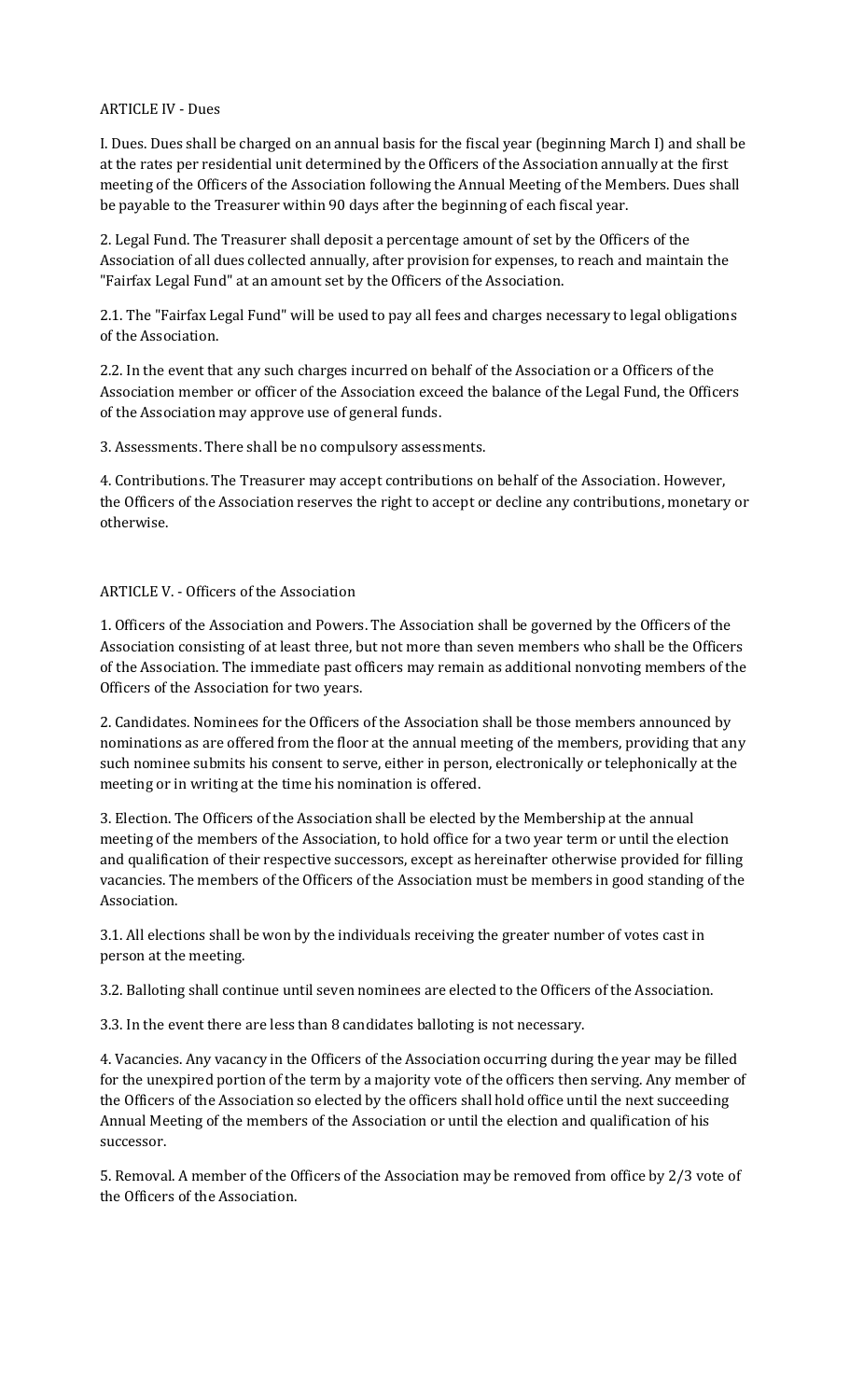ARTICLE VI - Powers of The Officers of the Association and their Duties

I. Officers

1.1. The Officers of the Association shall be the President, a First, Second and Third Vice-President, Fourth Vice-President, a Secretary and a Treasurer, all of whom shall serve a term of two years or until successors are selected and installed. Any two offices, except those of President and Secretary, may be held by the same person.

1.2. The positions shall be selected by the Officers of the Association from among their number at the first Officers of the Association meeting immediately following the annual meeting.

1.3. A vacancy occurring in any office shall be filled for the unexpired portion of the term by the Officers of the Association, from its membership.

1.4. An officer may be removed from office by a 2/3 vote of the Officers of the Association at each of 2 consecutive meetings.

1.5. Officers shall serve until their replacements are elected.

1.6. The Officers of the Association may from time to time delegate the powers or duties of any officer to any other officers or agents, notwithstanding any provision hereof.

1.7 All the corporate powers, except such as are otherwise provided for in these By-Laws and in the laws of Delaware, shall be and are hereby vested in and shall be exercised by the Officers of the Association.

1.8. The Officers of the Association shall have the power to manage and control the affairs of the Association including the authorization of all expenditures according to the yearly budget. The budget shall be published and distributed to all members prior to Annual Meeting of the members, for ratification at the annual meeting.

1.9 The Officers of the Association may, by general resolution, delegate to committees of their own number and/or of the general membership, or to an individual officer, such powers as they may see fit .

1.10 The Officers of the Association shall select from the membership of the Association and/or from its officers, delegates to represent the Association in any federation or organization of citizens associations or other charitable or educational association in which this Association may have an interest or membership.

2. Duties of the Officers of the Association

2.1. The President shall:

2.1.1. Be the chief executive officer of the Association

2.1.2. Preside at all meetings of the Association and meetings of the Officers of the Association;

- 2.1.3. Have general and active management of the business of the Association;
- 2.1.4. See that all orders and resolutions of the Officers of the Association are carried into effect.
- 2.1.5. Appoint all committees and committee chairmen, except Audit Committee
- 2.1.6. Be a member of all committees, except Audit Committee

2.1.7. With the advice of the other officers the President shall develop a budget which shall be presented for approval by the Officers of the Association before being presented to the annual regular meeting of the membership.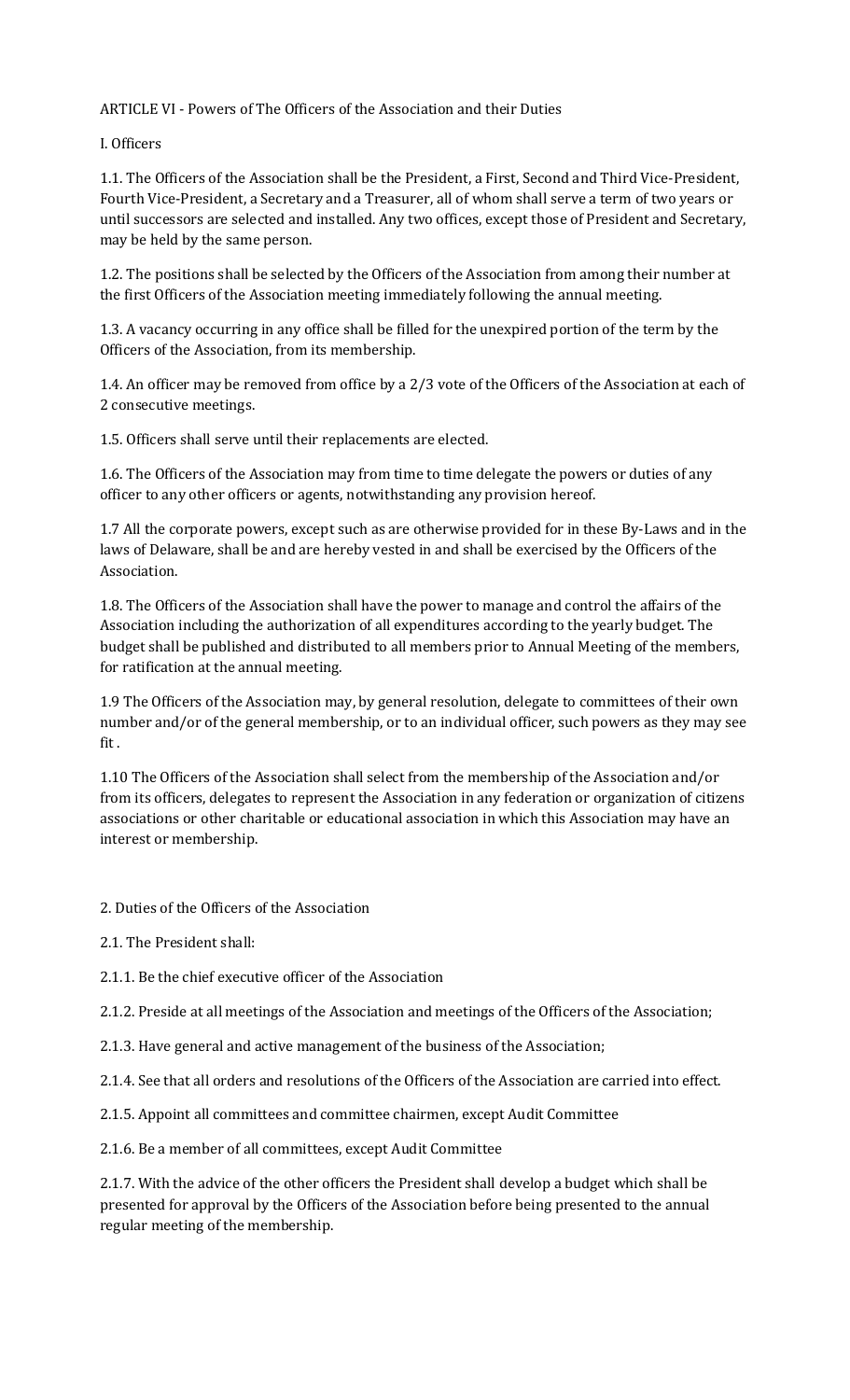2.2. The Vice Presidents shall:

2.2.1. In numerical order, perform all the duties of the president in his or her absence, and shall succeed the president in the event of his resignation or retirement; and

2.2.2. Perform such other duties as may be prescribed by the Officers of the Association or the president.

2.2.3 Manage Social Media presence and update content of website.

2.3. The Secretary shall:

2.3.1. Keep an accurate record of the proceedings of all meetings of the Association and the Officers of the Association;

2.3.2. Keep a roll of the members;

2.3.3. Issue notices, when required, of meetings of the Association and the Officers of the Association;

2.3.4. Conduct the correspondence of the Association not otherwise provided for;

2.3.5. Record all votes and the minutes of all proceedings in a book to be kept for that purpose; and

2.3.6. Perform such other duties as may be requested by the President.

2.3.7. From time to time, as the Officers of the Association shall deem necessary, The Officers of the Association may appoint assistant secretaries to have the same authority, duties and obligations presented for above.

2.4. The Treasurer shall:

2.4.1. Keep full and accurate accounts of funds, receipts and disbursements in books belonging to the Association, and shall deposit all monies and other valuable effects in the name and to the credit of the association in such depositories as maybe designated by the Officers of the Association;

2.4.2. Not payout any sum

2.4.2.1. Except as authorized by the budget and approved by the President;

2.4.2.2. In excess of \$1000 except with prior approval of the Officers of the Association; and

2.4.2.3. Unless check is signed by any two officers;

2.4.3. Render to the President and Officers of the Association an account of all his or her transactions as treasurer and of the financial conditions of the Association, and make all records available to the Officers of the Association;

2.4.4. Make a report at the annual meeting of the treasury accounts that has received the Audit Committee's prior approval; and

2.4.5. Perform such other duties as the President may from time to time prescribe or require.

2.4.6. From time to time as the Officers of the Association shall deem necessary, the Officers of the Association may appoint assistant treasurers to have the same authori1y, duties and obligations prescribed for above.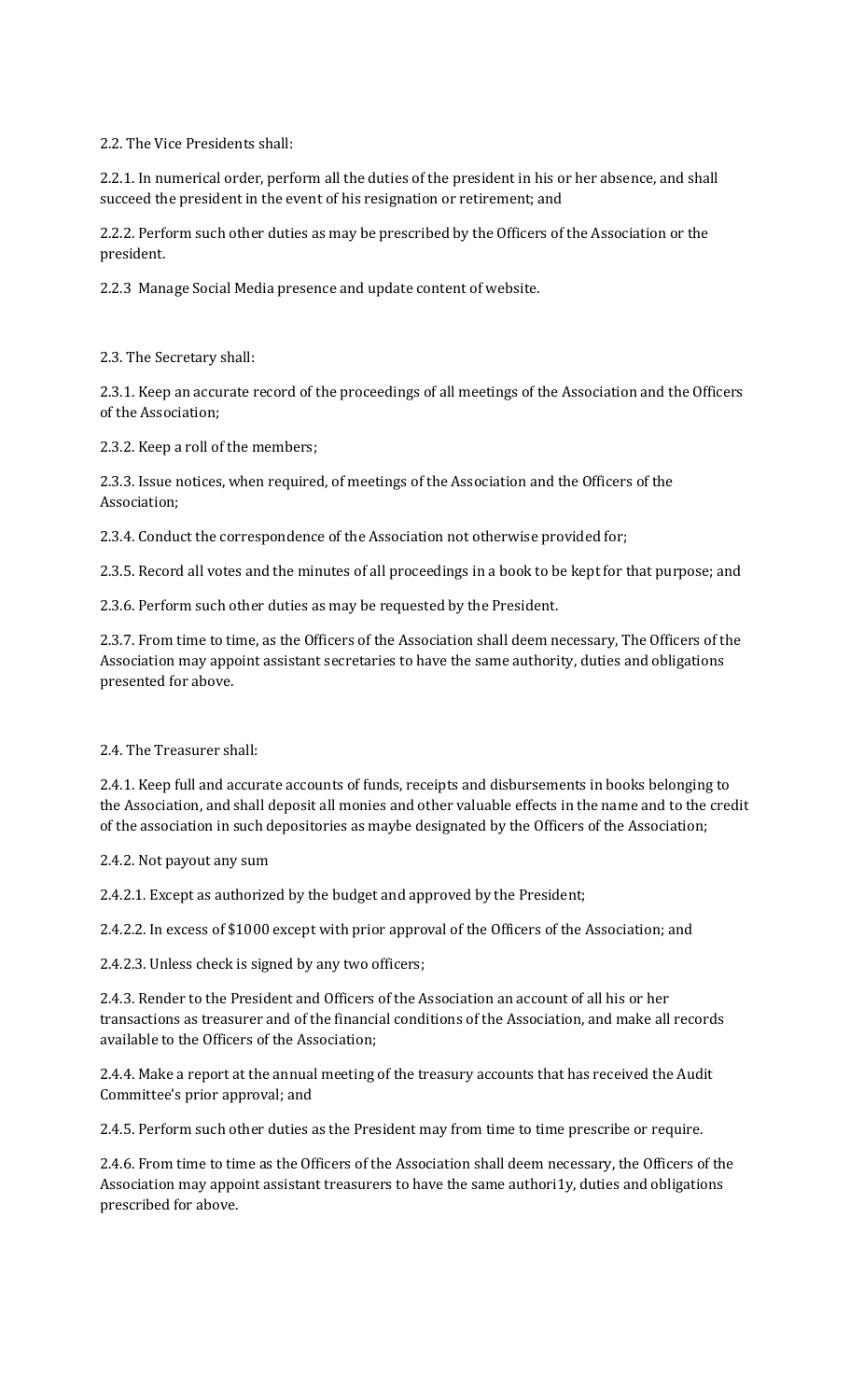## ARTICLE VII. - Association Meetings

1. Annual Meetings. The Annual Meeting of the Members of the Association shall be held in the first week of May each year, for the purpose of electing the officers of the Association, and for the transaction of such other business as may properly come before the meeting.

1.1. Notice. Notice of the meeting shall be given, no less than 10 days before the meeting, which shall state the place, date and time of the meeting and purpose(s) for which the meeting is being called insofar as the purpose(s) are known in advance. Such notice shall be published on the Association's website, Facebook page, and delivered to each residential unit, or posted on signs throughout Fairfax.

2. Special Meetings. Special meetings of the members are those meetings other than the annual meetings. Special meetings may be called at any time by the President or Acting President or by a majority of the Officers of the Association.

2.1. Notice. Notice of special meetings shall be given in the same manner as a notice of an Annual Meeting, and such notice shall include a description of the purpose or purposes for which the meeting is being called.

3. Quorum. A quorum shall consist of fifteen (15) Members present in person at any meeting.

3.1. In the absence of a quorum, or when a quorum is present, a meeting may be adjourned from time to time by vote of a majority of the Members present without notice other than by announcement at the meeting and without further notice to any absent member. At any reconvened meeting, any business may be transacted which might have been transacted at the meeting as originally notified.

4. Discussion. The President or presiding officer, in his discretion, may limit the amount of discussion and the amount of time for debate in a non-discriminatory manner, or limit discussion to only those members of the Association in order to preserve the order and effective transaction of the business of the meeting. Further, it shall not be considered discriminatory for the President to limit the number of speakers on each issue.

5. Voting. A plurality of votes case is necessary to decide any issue which shall come before any meeting of the Association.

6. Compensation and Expenses. No member of the Association shall receive any remuneration for his services as a member, but this provision shall not preclude the Officers of the Association from reimbursing a member for expenditures made by him on behalf of the Association, or for special services contracted for with a member by the Officers of the Association.

## ARTICLE VIII. - Officers of the Association Meetings

1. Organizational Meeting. The newly elected Officers of the Association shall take office immediately. The newly elected Officers of the Association shall meet immediately after the Annual Meeting of the members for the purpose of electing these officers from their number: President, 4 Vice-Presidents, Secretary, and Treasurer.

2. Regular Meetings. The Officers of the Association shall met at least once every 3 months at such time and place as designated by the President.

3. Special Meetings. Special meetings of the Officers of the Association may be called by the President and must be called on the request of a majority of the members of the Officers of the Association.

4. Notice of Meetings. Regular meetings of the Officers of the Association may be held without notice, at such time and place as shall be determined by the Officers of the Association. Notice of all Special Officers of the Association meetings shall be given by electronic communication at least three days or by telephoning the same at least one day before the meeting to the usual business or residence address of each Officers of the Association member, but such notice may be waived by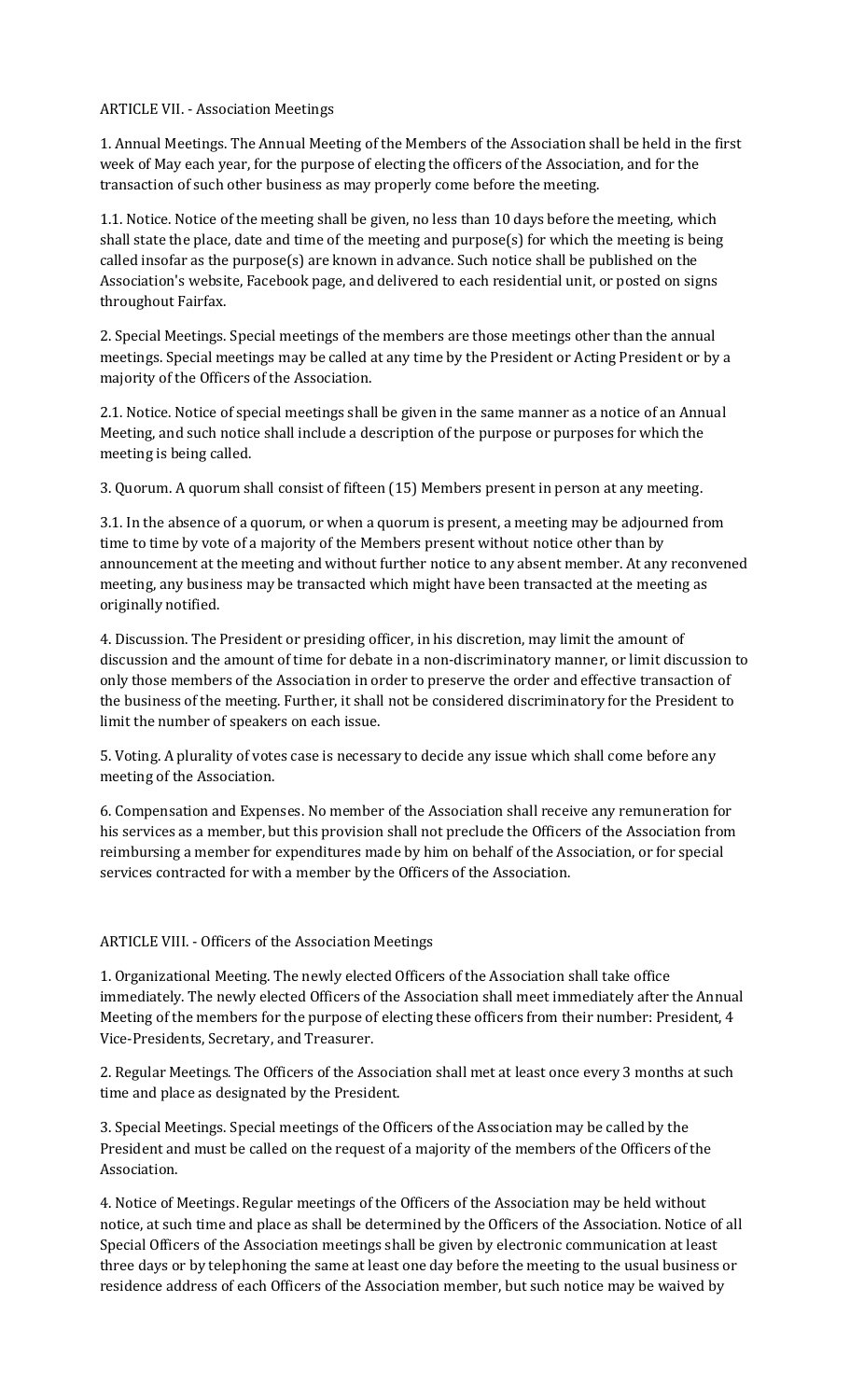any Officers of the Association Member. At any meeting at which every Officers of the Association Member shall be present, even though without any notice or waiver thereof, any business may be transacted.

5. Chair. At all meetings of the Officers of the Association, the President, or, if the President is not present, the next officer present in the order listed in Section I.I of Article VII shall preside.

6. Quorum. At all meetings a majority of the Officers of the Association Members shall be necessary and sufficient to constitute a quorum for the transaction of business, and the act of a majority of the Officers of the Association members present at any meeting at which there is a quorum shall be the act of the Officers of the Association, except as may be otherwise specifically provided by statute or by these By-Laws.

6.1. If at any meeting there is less than a quorum present, a majority of those present may adjourn the meeting from time to time with further notice to any absent Director, and may take such action at any reconvened meeting as might have been taken at the meeting originally scheduled.

#### ARTICLE IX - Committees

I. Regular Committees.

1.1. The President, with the approval of the Officers of the Association, shall appoint any officer as chairman of these committees:

1.1.1. Public Services. Includes: snow removal, traffic and parking, roads, beautification, maintenance, parks, sewers.

1.1.2. Communications. Includes: communications, events, welcoming, membership, recruiting, newsletter.

1.1.3. External Civic Relations. The chairman shall be or designate the Association's representative to CCOBH, and other civic bodies.

1.2. The committees shall be comprised of members of the Association appointed by the president; the president may delegate that duty to the committee chairman.

1.3. The committee shall have such powers as conferred upon them by the president with the approval of the Officers of the Association.

1.4. At each regular meeting of the Association, the chairman of each committee shall submit a report of actions taken or recommended by that committee since the previous meeting.

2. Special Committees. As the business of the Association may required, the President may appoint Special Committees to consider and recommend action on certain or special issues.

2.1. The President shall select the Chairman of the committee from the membership.

2.2. The committee shall be comprised of members of the Association appointed by the president; the president may delegate that duty to the committee chairman.

2.3. The committee shall have such powers as conferred upon them by the president with the approval of the Officers of the Association.

2.4. At each regular meeting of the Association, the chairman of each committee shall submit a report of actions taken or recommended by that committee since the previous meeting.

3. Audit Committee.

3.1. Consists of at least three members appointed by the Officers of the Association.

3.2. Committee shall examine the accounts and books annually just prior to the annual meeting.